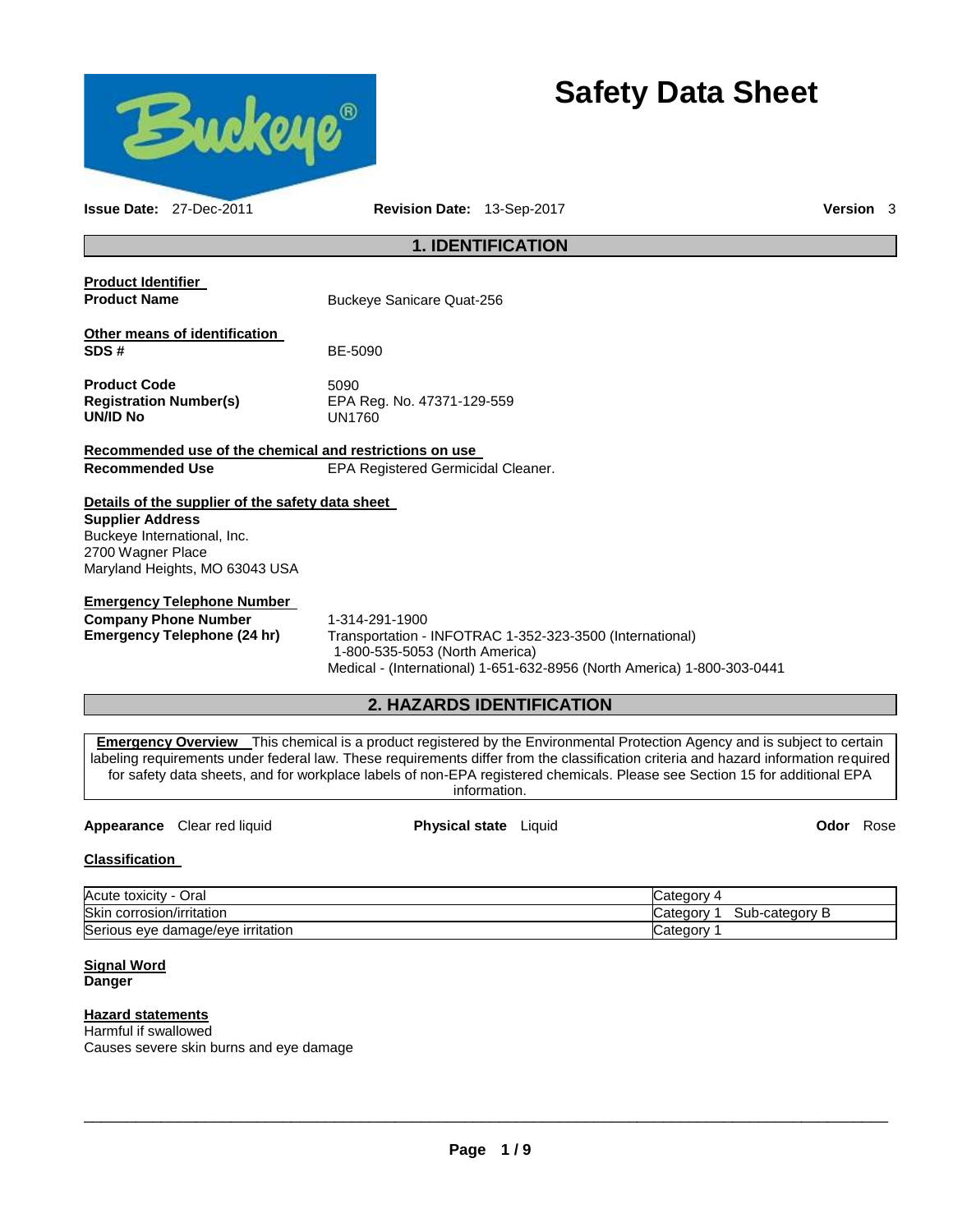

#### **Precautionary Statements - Prevention**

Wear protective gloves/protective clothing/eye protection/face protection Wash face, hands and any exposed skin thoroughly after handling Do not eat, drink or smoke when using this product Do not breathe dusts or mists

#### **Precautionary Statements - Response**

IF IN EYES: Rinse cautiously with water for several minutes. Remove contact lenses, if present and easy to do. Continue rinsing Immediately call a POISON CENTER or doctor IF ON SKIN (or hair): Take off immediately all contaminated clothing. Rinse skin with water/ shower Wash contaminated clothing before reuse IF INHALED: Remove person to fresh air and keep comfortable for breathing Immediately call a POISON CENTER or doctor IF SWALLOWED: Call a POISON CENTER or doctor if you feel unwell Rinse mouth Do NOT induce vomiting

### **Precautionary Statements - Storage**

Store locked up

#### **Precautionary Statements - Disposal**

Dispose of contents/container to an approved waste disposal plant

### **Other hazards**

Toxic to aquatic life with long lasting effects

# **3. COMPOSITION/INFORMATION ON INGREDIENTS**

| <b>Chemical Name</b>                             | <b>CAS No.</b> | Weight-% |
|--------------------------------------------------|----------------|----------|
| Didecyldimethylammonium chloride                 | 7173-51-5      | $5-12$   |
| Alkyl dimethyl benzyl ammonium chloride (C12-16) | 68424-85-1     | $5-10$   |
| Ethyl Alcohol                                    | 64-17-5        | 3-5      |
| <b>EDTA</b>                                      | 60-00-4        | $2 - 5$  |

\*\*If Chemical Name/CAS No is "proprietary" and/or Weight-% is listed as a range, the specific chemical identity and/or percentage of composition has been withheld as a trade secret.\*\*

# **4. FIRST AID MEASURES**

#### **First Aid Measures**

| <b>General Advice</b> | Call a poison center or doctor immediately for treatment advice.                                                                               |
|-----------------------|------------------------------------------------------------------------------------------------------------------------------------------------|
| <b>Eye Contact</b>    | Rinse immediately with plenty of water, also under the eyelids, for at least 15 minutes. Seek<br>immediate medical attention/advice.           |
| <b>Skin Contact</b>   | Wash off immediately with plenty of water for at least 15 minutes. Take off contaminated<br>clothing. Wash contaminated clothing before reuse. |
| Inhalation            | Remove to fresh air. If not breathing, give artificial respiration.                                                                            |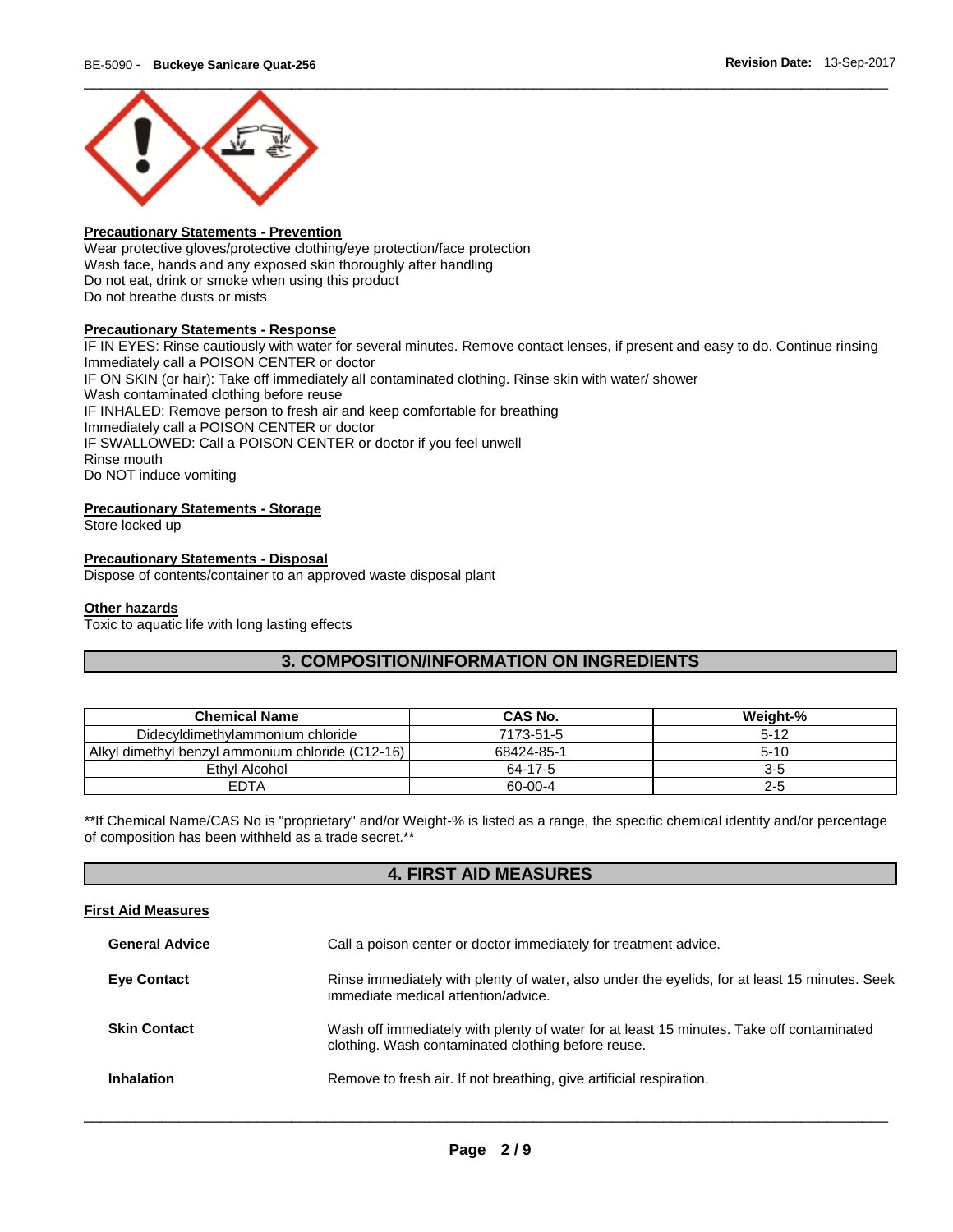**Ingestion Have person sip a glass of water if able to swallow. Do not induce vomiting without medical** advice. Never give anything by mouth to an unconscious person.

#### **Most important symptoms and effects**

**Symptoms Contact may cause irritation and redness. Direct eye contact may cause stinging, tearing** and redness. May cause redness, pain, and severe skin burns. May cause irritation to the mucous membranes and upper respiratory tract. Ingestion may cause nausea and headache.

\_\_\_\_\_\_\_\_\_\_\_\_\_\_\_\_\_\_\_\_\_\_\_\_\_\_\_\_\_\_\_\_\_\_\_\_\_\_\_\_\_\_\_\_\_\_\_\_\_\_\_\_\_\_\_\_\_\_\_\_\_\_\_\_\_\_\_\_\_\_\_\_\_\_\_\_\_\_\_\_\_\_\_\_\_\_\_\_\_\_\_\_\_

#### **Indication of any immediate medical attention and special treatment needed**

**Notes to Physician Treat symptomatically. If the product is ingested, probable mucosal damage may** contraindicate the use of gastric lavage. Measures against circulatory shock, respiratory depression, and convulsions may be needed.

## **5. FIRE-FIGHTING MEASURES**

#### **Suitable Extinguishing Media**

Water spray (fog). Dry powder. Foam.

**Unsuitable Extinguishing Media** Not determined.

#### **Specific Hazards Arising from the Chemical**

Toxic fumes may be given off when material is exposed to fire.

**Hazardous Combustion Products** Carbon oxides. Nitrogen oxides (NOx). Hydrogen chloride.

#### **Protective equipment and precautions for firefighters**

As in any fire, wear self-contained breathing apparatus pressure-demand, MSHA/NIOSH (approved or equivalent) and full protective gear.

# **6. ACCIDENTAL RELEASE MEASURES**

#### **Personal precautions, protective equipment and emergency procedures**

**Personal Precautions Use personal protective equipment as required.** 

#### **Environmental precautions**

**Environmental precautions** Collect spillage. See Section 12 for additional Ecological Information.

#### **Methods and material for containment and cleaning up**

| <b>Methods for Containment</b> | Prevent further leakage or spillage if safe to do so.                                                                                |
|--------------------------------|--------------------------------------------------------------------------------------------------------------------------------------|
| <b>Methods for Clean-Up</b>    | Pick up with mop, wet/dry vac, or absorbent material. Rinse area with clear water and allow<br>floor to dry before allowing traffic. |

# **7. HANDLING AND STORAGE**

#### **Precautions for safe handling**

**Advice on Safe Handling** Keep out of the reach of children. Use personal protection recommended in Section 8. Do not breathe dust/fume/gas/mist/vapors/spray. Avoid release to the environment.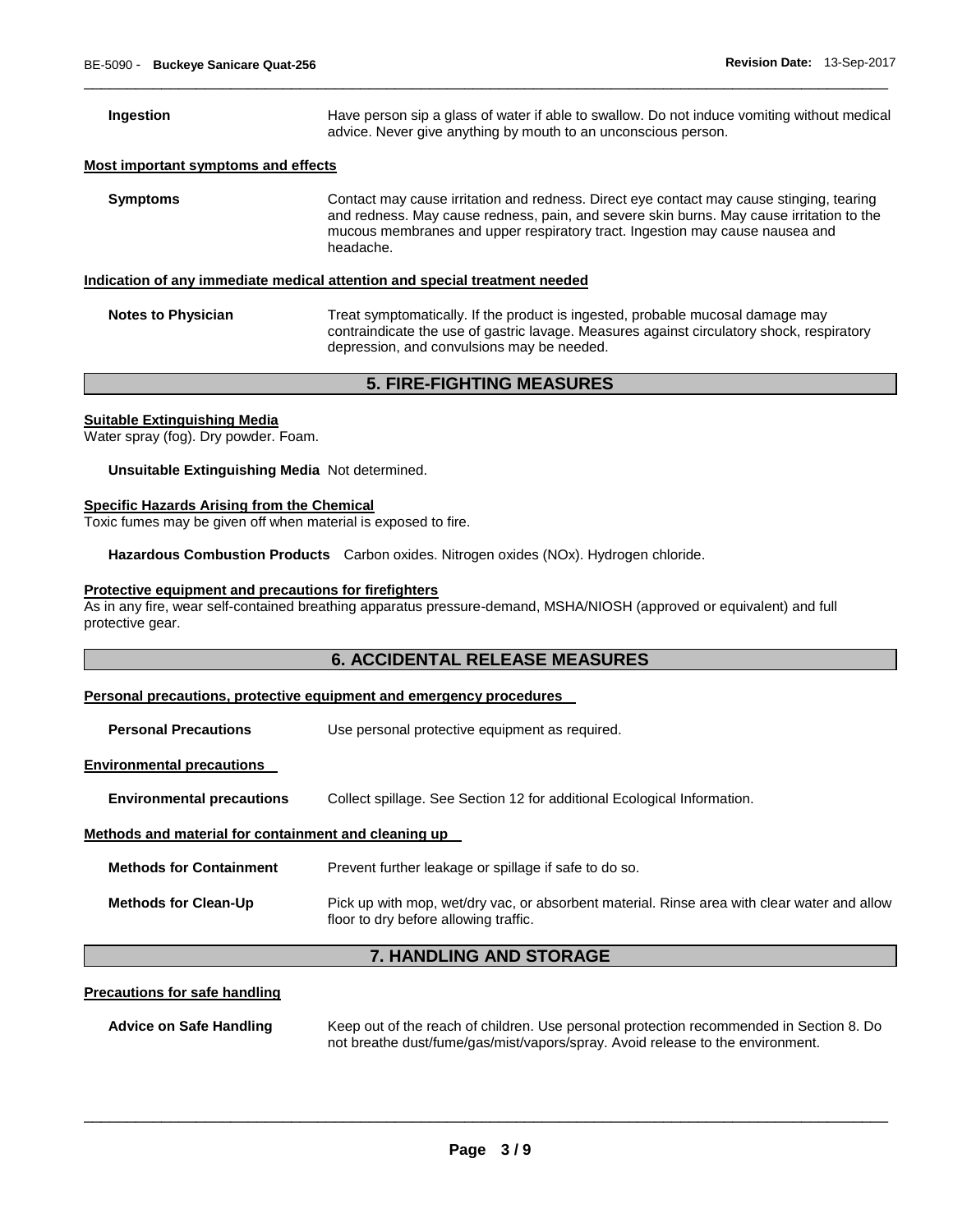#### **Conditions for safe storage, including any incompatibilities**

| <b>Storage Conditions</b>     | Keep containers tightly closed in a dry, cool and well-ventilated place. Store at room<br>temperature. Keep container closed when not in use. Do not contaminate water, food, or<br>feed by storage or disposal. |
|-------------------------------|------------------------------------------------------------------------------------------------------------------------------------------------------------------------------------------------------------------|
| <b>Packaging Materials</b>    | Rinse container before discarding.                                                                                                                                                                               |
| <b>Incompatible Materials</b> | Chlorine bleach. Anionic detergents. Strong oxidizing agents. Strong reducing agents.                                                                                                                            |

\_\_\_\_\_\_\_\_\_\_\_\_\_\_\_\_\_\_\_\_\_\_\_\_\_\_\_\_\_\_\_\_\_\_\_\_\_\_\_\_\_\_\_\_\_\_\_\_\_\_\_\_\_\_\_\_\_\_\_\_\_\_\_\_\_\_\_\_\_\_\_\_\_\_\_\_\_\_\_\_\_\_\_\_\_\_\_\_\_\_\_\_\_

# **8. EXPOSURE CONTROLS/PERSONAL PROTECTION**

### **Exposure Guidelines**

| <b>Chemical Name</b> | <b>ACGIH TLV</b> | <b>OSHA PEL</b>                      | <b>NIOSH IDLH</b>  |
|----------------------|------------------|--------------------------------------|--------------------|
| Ethyl Alcohol        | STEL: 1000 ppm   | TWA: 1000 ppm                        | IDLH: 3300 ppm     |
| 64-17-5              |                  | TWA: $1900 \text{ mg/m}^3$           | TWA: 1000 ppm      |
|                      |                  | (vacated) TWA: 1000 ppm              | TWA: 1900 mg/m $3$ |
|                      |                  | (vacated) TWA: $1900 \text{ mg/m}^3$ |                    |

#### **Appropriate engineering controls**

| <b>Engineering Controls</b>     | Apply technical measures to comply with the occupational exposure limits.                                       |  |
|---------------------------------|-----------------------------------------------------------------------------------------------------------------|--|
|                                 | Individual protection measures, such as personal protective equipment                                           |  |
| <b>Eye/Face Protection</b>      | Splash goggles or safety glasses.                                                                               |  |
| <b>Skin and Body Protection</b> | Rubber gloves. Normal work clothing (long sleeved shirts and long pants) is recommended.                        |  |
| <b>Respiratory Protection</b>   | Refer to 29 CFR 1910.134 for respiratory protection requirements.                                               |  |
|                                 | General Hygiene Considerations Handle in accordance with good industrial hygiene and safety practice Wash hands |  |

**General Hygiene Considerations** Handle in accordance with good industrial hygiene and safety practice. Wash hands thoroughly after handling. Wash contaminated clothing before reuse.

# **9. PHYSICAL AND CHEMICAL PROPERTIES**

### **Information on basic physical and chemical properties**

| <b>Physical state</b>               | Liquid                         |                       |                |
|-------------------------------------|--------------------------------|-----------------------|----------------|
| Appearance                          | Clear red liquid               | Odor                  | Rose           |
| Color                               | Red                            | <b>Odor Threshold</b> | Not determined |
| <b>Property</b>                     | <b>Values</b>                  | • Method<br>Remarks   |                |
| рH                                  | $7.6 \pm 0.2$ (conc)           |                       |                |
|                                     | $7.0 \pm 0.2$ (1:256 dilution) |                       |                |
| <b>Melting Point/Freezing Point</b> | Not determined                 |                       |                |
| <b>Boiling Point/Boiling Range</b>  | 100 °C / 212 °F                |                       |                |
| <b>Flash Point</b>                  | $\sim$ 93.3 °C / $\sim$ 200 °F | Tag Closed Cup        |                |
| <b>Evaporation Rate</b>             | 1.0                            | (Water = 1)           |                |
| Flammability (Solid, Gas)           | n/a-liquid                     |                       |                |
| <b>Flammability Limits in Air</b>   |                                |                       |                |
| <b>Upper Flammability Limits</b>    | Not applicable                 |                       |                |
| <b>Lower Flammability Limit</b>     | Not applicable                 |                       |                |
| <b>Vapor Pressure</b>               | Not determined                 |                       |                |
| <b>Vapor Density</b>                | Not determined                 |                       |                |
| <b>Relative Density</b>             | 1.00                           |                       |                |
| <b>Water Solubility</b>             | Infinite                       |                       |                |
| Solubility in other solvents        | Not determined                 |                       |                |
| <b>Partition Coefficient</b>        | Not determined                 |                       |                |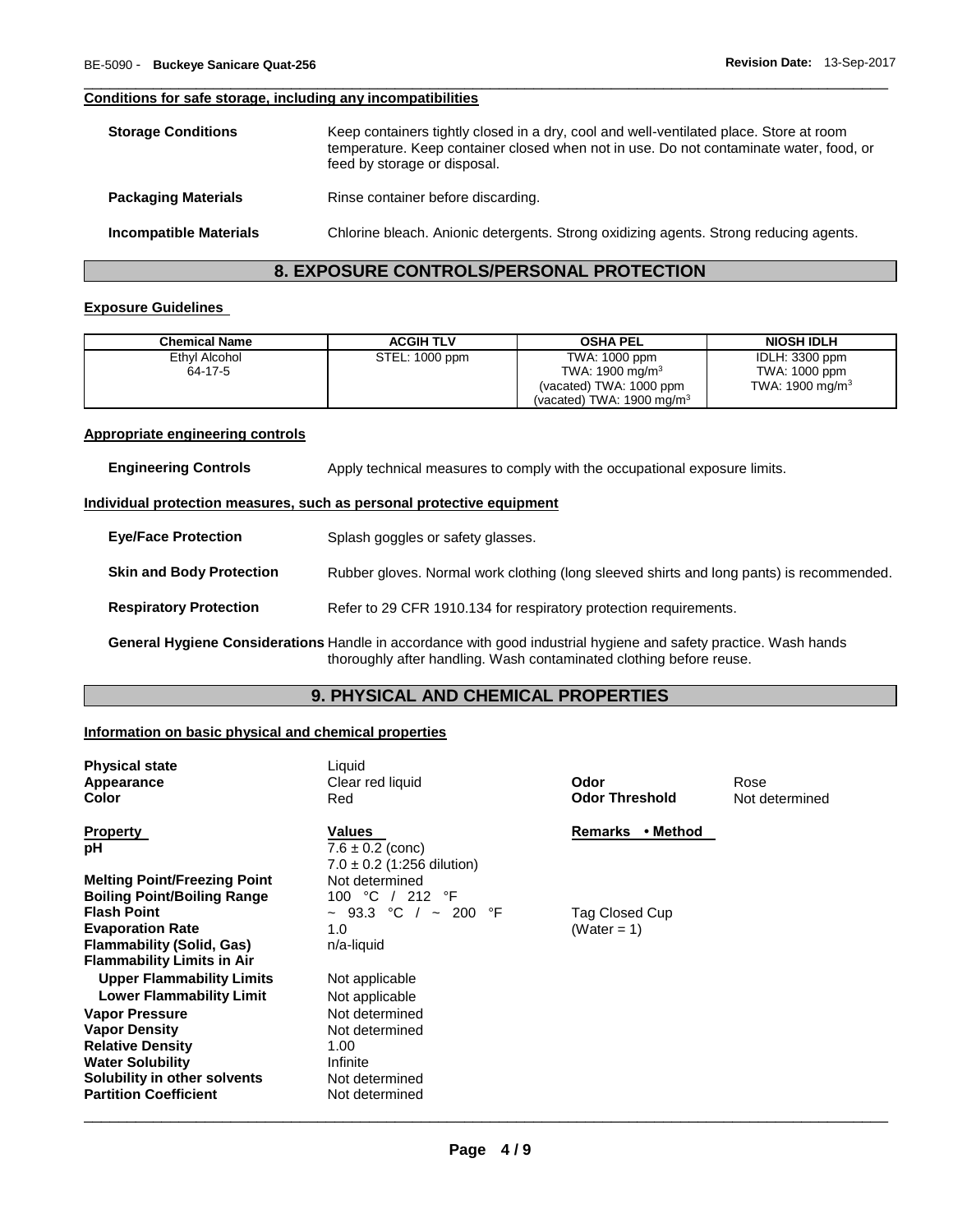#### **Auto-ignition Temperature** Not determined **Decomposition Temperature** Not determined **Kinematic Viscosity Not determined Dynamic Viscosity Not determined Explosive Properties Not determined**<br> **Oxidizing Properties Not determined Oxidizing Properties**

# **10. STABILITY AND REACTIVITY**

\_\_\_\_\_\_\_\_\_\_\_\_\_\_\_\_\_\_\_\_\_\_\_\_\_\_\_\_\_\_\_\_\_\_\_\_\_\_\_\_\_\_\_\_\_\_\_\_\_\_\_\_\_\_\_\_\_\_\_\_\_\_\_\_\_\_\_\_\_\_\_\_\_\_\_\_\_\_\_\_\_\_\_\_\_\_\_\_\_\_\_\_\_

### **Reactivity**

Not reactive under normal conditions.

#### **Chemical Stability**

Stable under recommended storage conditions.

### **Possibility of Hazardous Reactions**

None under normal processing.

**Hazardous Polymerization** Hazardous polymerization does not occur.

#### **Conditions to Avoid**

Keep out of reach of children.

#### **Incompatible Materials**

Chlorine bleach. Anionic detergents. Strong oxidizing agents. Strong reducing agents.

#### **Hazardous Decomposition Products**

Thermal decomposition can lead to release of irritating gases or vapors.

### **11. TOXICOLOGICAL INFORMATION**

# **Information on likely routes of exposure**

| <b>Product Information</b> |                                  |
|----------------------------|----------------------------------|
| <b>Eye Contact</b>         | Causes severe eye damage.        |
| <b>Skin Contact</b>        | Causes severe skin burns.        |
| Inhalation                 | Avoid breathing vapors or mists. |
| Ingestion                  | Harmful if swallowed.            |

#### **Component Information**

| <b>Chemical Name</b>             | Oral LD50            | <b>Dermal LD50</b> | <b>Inhalation LC50</b>   |
|----------------------------------|----------------------|--------------------|--------------------------|
| Didecyldimethylammonium chloride | $= 84$ mg/kg (Rat)   | -                  |                          |
| 7173-51-5                        |                      |                    |                          |
| Alkyl dimethyl benzyl ammonium   | Rat)<br>= 426 mg/kg  |                    |                          |
| chloride (C12-16)                |                      |                    |                          |
| 68424-85-1                       |                      |                    |                          |
| <b>EDTA</b>                      | $= 1700$ mg/kg (Rat) | $\blacksquare$     |                          |
| 60-00-4                          |                      |                    |                          |
| Ethyl Alcohol                    | $= 7060$ mg/kg (Rat) |                    | $= 124.7$ mg/L (Rat) 4 h |
| 64-17-5                          |                      |                    |                          |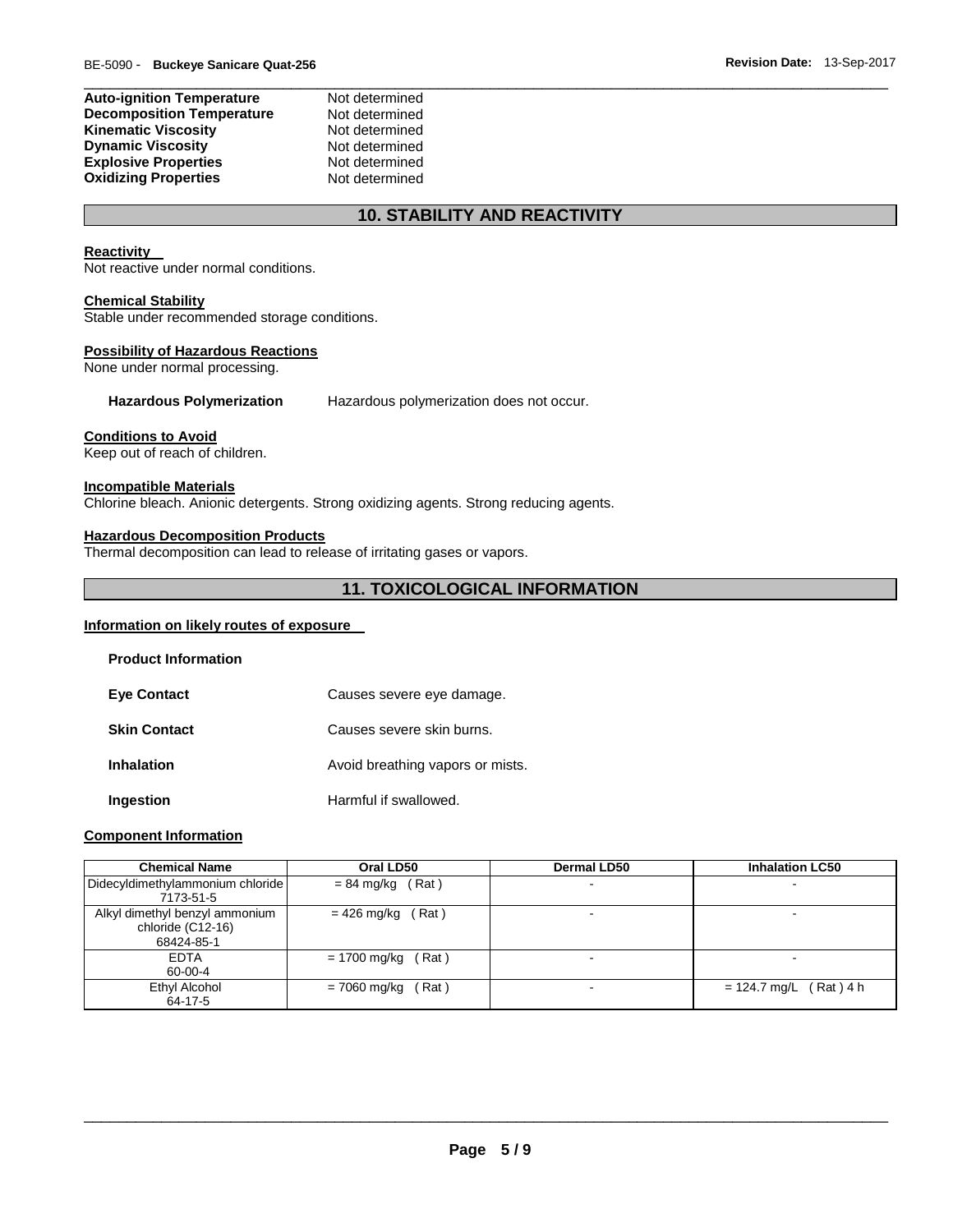#### **Information on physical, chemical and toxicological effects**

**Symptoms** Please see section 4 of this SDS for symptoms.

#### **Delayed and immediate effects as well as chronic effects from short and long-term exposure**

**Carcinogenicity** Ethanol has been shown to be carcinogenic in long-term studies only when consumed as an alcoholic beverage.

| <b>Chemical Name</b>                             | <b>ACGIH</b> | <b>IARC</b> | .<br>. | OSHA |
|--------------------------------------------------|--------------|-------------|--------|------|
| Ethy<br>Alcohol<br>64-17<br>-<br>$\cdot$ $\cdot$ | ∼            | Group       | Known  |      |

\_\_\_\_\_\_\_\_\_\_\_\_\_\_\_\_\_\_\_\_\_\_\_\_\_\_\_\_\_\_\_\_\_\_\_\_\_\_\_\_\_\_\_\_\_\_\_\_\_\_\_\_\_\_\_\_\_\_\_\_\_\_\_\_\_\_\_\_\_\_\_\_\_\_\_\_\_\_\_\_\_\_\_\_\_\_\_\_\_\_\_\_\_

#### **Legend**

*ACGIH (American Conference of Governmental Industrial Hygienists) A3 - Animal Carcinogen IARC (International Agency for Research on Cancer) Group 1 - Carcinogenic to Humans NTP (National Toxicology Program) Known - Known Carcinogen OSHA (Occupational Safety and Health Administration of the US Department of Labor) X - Present* 

#### **Numerical measures of toxicity**

Not determined.

# **12. ECOLOGICAL INFORMATION**

# **Ecotoxicity**

Toxic to aquatic life with long lasting effects.

#### **Component Information**

| <b>Chemical Name</b> | Algae/aquatic plants   | Fish                               | <b>Crustacea</b>                |
|----------------------|------------------------|------------------------------------|---------------------------------|
| <b>EDTA</b>          | 1.01: 72 h Desmodesmus | 44.2 - 76.5: 96 h Pimephales       | 113: 48 h Daphnia magna mg/L    |
| 60-00-4              | subspicatus mg/L EC50  | promelas mg/L LC50 static 34 - 62: | EC50 Static                     |
|                      |                        | 96 h Lepomis macrochirus mg/L      |                                 |
|                      |                        | LC50 static                        |                                 |
| Ethyl Alcohol        |                        | 12.0 - 16.0: 96 h Oncorhynchus     | 10800: 24 h Daphnia magna mg/L  |
| 64-17-5              |                        | mykiss mL/L LC50 static 13400 -    | EC50 2: 48 h Daphnia magna mg/L |
|                      |                        | 15100: 96 h Pimephales promelas    | EC50 Static 9268 - 14221: 48 h  |
|                      |                        | mg/L LC50 flow-through 100: 96 h   | Daphnia magna mg/L LC50         |
|                      |                        | Pimephales promelas mg/L LC50      |                                 |
|                      |                        | static                             |                                 |

#### **Persistence/Degradability**

Not determined.

#### **Bioaccumulation**

Not determined.

#### **Mobility**

| <b>Chemical Name</b>  | Coefficient<br>$-1$<br>artition |
|-----------------------|---------------------------------|
| Ethyl<br>Alcohol<br>. | 0.32                            |
| 64-17-5               |                                 |

#### **Other Adverse Effects**

Not determined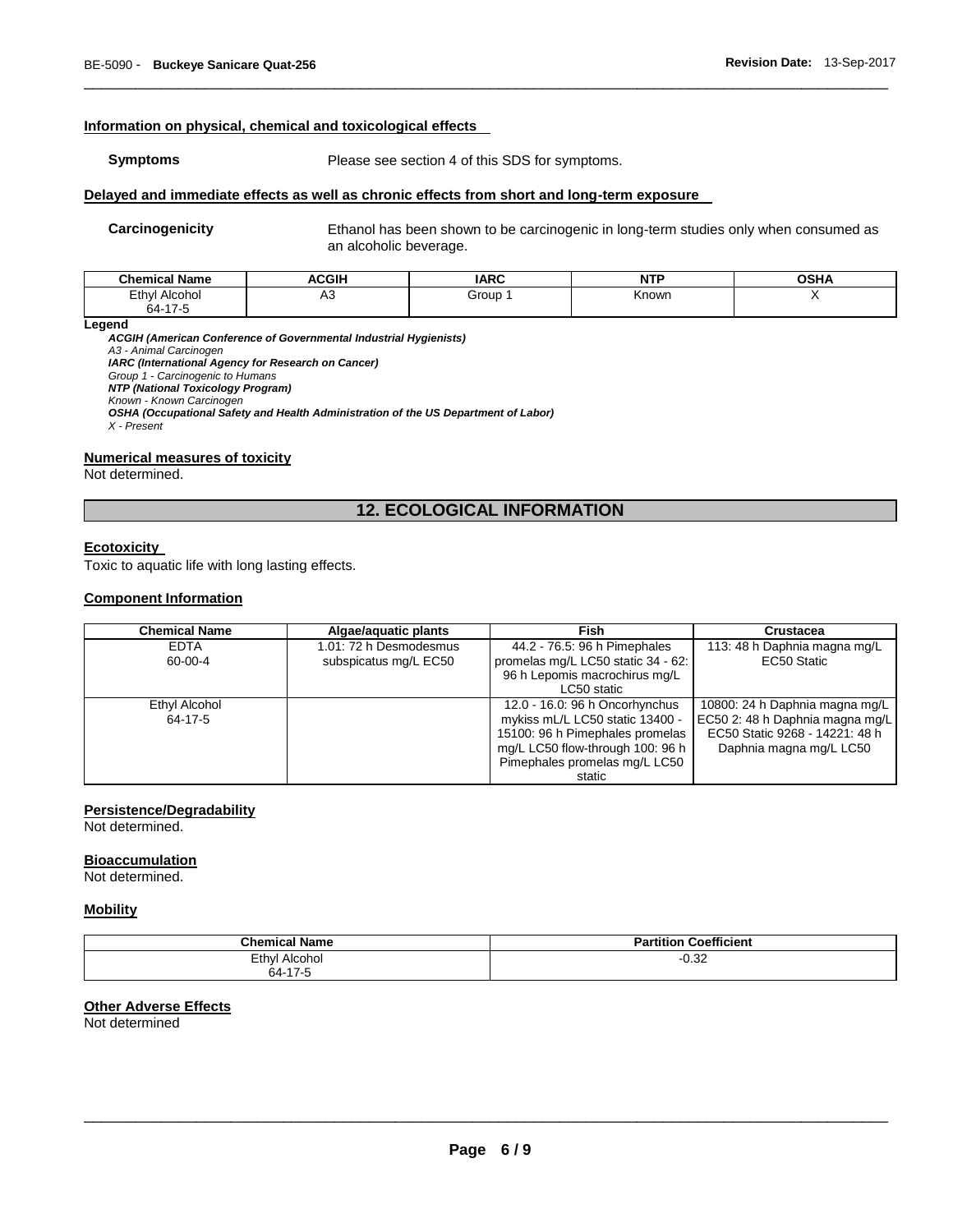# \_\_\_\_\_\_\_\_\_\_\_\_\_\_\_\_\_\_\_\_\_\_\_\_\_\_\_\_\_\_\_\_\_\_\_\_\_\_\_\_\_\_\_\_\_\_\_\_\_\_\_\_\_\_\_\_\_\_\_\_\_\_\_\_\_\_\_\_\_\_\_\_\_\_\_\_\_\_\_\_\_\_\_\_\_\_\_\_\_\_\_\_\_ **13. DISPOSAL CONSIDERATIONS**

#### **Waste Treatment Methods**

| <b>Disposal of Wastes</b>     | Disposal should be in accordance with applicable regional, national and local laws and<br>regulations. |
|-------------------------------|--------------------------------------------------------------------------------------------------------|
| <b>Contaminated Packaging</b> | Disposal should be in accordance with applicable regional, national and local laws and<br>regulations. |

#### **California Hazardous Waste Status**

| <b>Chemical Name</b> | <b>California</b><br>ا Hazardous Waste Status |  |
|----------------------|-----------------------------------------------|--|
| Ethyl<br>Alcohol     | Toxic<br>____                                 |  |
| 47r<br>$\sim$<br>า4- | Ianitable                                     |  |

# **14. TRANSPORT INFORMATION**

| <b>Note</b>                                                                                                 | Please see current shipping paper for most up to date shipping information, including<br>exemptions and special circumstances. |
|-------------------------------------------------------------------------------------------------------------|--------------------------------------------------------------------------------------------------------------------------------|
| <b>DOT</b><br><b>UN/ID No</b><br><b>Proper Shipping Name</b><br><b>Hazard Class</b><br><b>Packing Group</b> | UN1760<br>Corrosive liquids, n.o.s. (Alkyldimethylbenzyl ammonium chloride)<br>8<br>Ш                                          |
| <b>IATA</b><br>UN/ID No<br><b>Proper Shipping Name</b><br><b>Hazard Class</b><br><b>Packing Group</b>       | UN1760<br>Corrosive liquids, n.o.s. (Alkyldimethylbenzyl ammonium chloride)<br>8<br>Ш                                          |
| <b>IMDG</b><br>UN/ID No<br><b>Proper Shipping Name</b><br><b>Hazard Class</b><br><b>Packing Group</b>       | <b>UN1760</b><br>Corrosive liquids, n.o.s. (Alkyldimethylbenzyl ammonium chloride)<br>8<br>Ш                                   |

# **15. REGULATORY INFORMATION**

### **International Inventories**

| <b>Chemical Name</b>                                | TSCA | <b>DSL/NDSL EINECS/E</b> | <b>LINCS</b> | <b>ENCS</b> | <b>IECSC</b> | <b>KECL</b> | <b>PICCS</b> | <b>AICS</b> |
|-----------------------------------------------------|------|--------------------------|--------------|-------------|--------------|-------------|--------------|-------------|
| Didecyldimethylammonium<br>chloride                 |      |                          |              | Present     | X            | Present     | Χ            | v           |
| Alkyl dimethyl benzyl<br>ammonium chloride (C12-16) |      | Χ                        |              | Present     | х            | Present     | Χ            |             |
| <b>FDTA</b>                                         |      | X                        |              | Present     | x            | Present     | Χ            |             |
| Ethyl Alcohol                                       |      | Х                        |              | Present     | х            | Present     | Χ            |             |

#### **Legend:**

*TSCA - United States Toxic Substances Control Act Section 8(b) Inventory* 

*DSL/NDSL - Canadian Domestic Substances List/Non-Domestic Substances List* 

*EINECS/ELINCS - European Inventory of Existing Chemical Substances/European List of Notified Chemical Substances* 

*ENCS - Japan Existing and New Chemical Substances* 

*IECSC - China Inventory of Existing Chemical Substances* 

*KECL - Korean Existing and Evaluated Chemical Substances*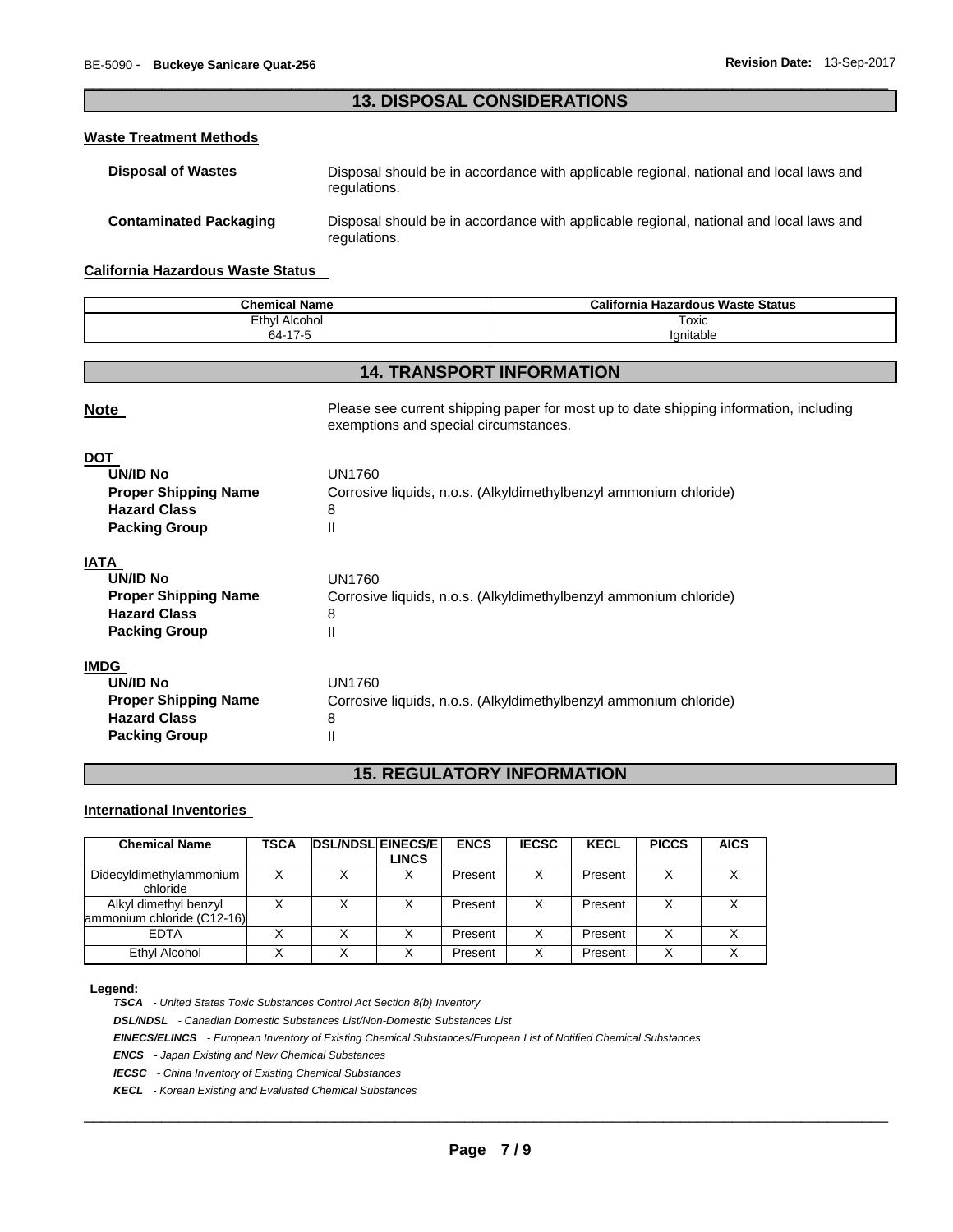\_\_\_\_\_\_\_\_\_\_\_\_\_\_\_\_\_\_\_\_\_\_\_\_\_\_\_\_\_\_\_\_\_\_\_\_\_\_\_\_\_\_\_\_\_\_\_\_\_\_\_\_\_\_\_\_\_\_\_\_\_\_\_\_\_\_\_\_\_\_\_\_\_\_\_\_\_\_\_\_\_\_\_\_\_\_\_\_\_\_\_\_\_ *PICCS - Philippines Inventory of Chemicals and Chemical Substances* 

*AICS - Australian Inventory of Chemical Substances* 

#### **US Federal Regulations**

#### **CERCLA**

| <b>Chemical Name</b> | <b>Hazardous Substances RQs</b> | <b>CERCLA/SARA RQ</b> | <b>Reportable Quantity (RQ)</b> |
|----------------------|---------------------------------|-----------------------|---------------------------------|
| EDTA                 | 5000 lb                         |                       | RQ 5000 lb final RQ             |
| 60-00-4              |                                 |                       | RQ 2270 kg final RQ             |

#### **SARA 311/312 Hazard Categories**

#### **Acute Health Hazard** Yes

#### **SARA 313**

Not determined

#### **CWA (Clean Water Act)**

| <b>Chemical Name</b> | <b>CWA - Reportable</b><br>Quantities | CWA- | <b>CWA - Hazardous</b><br><b>Substances</b> |
|----------------------|---------------------------------------|------|---------------------------------------------|
| <b>EDTA</b>          | 5000 lb                               |      |                                             |

#### **US State Regulations**

#### **California Proposition 65**

This product contains the following Proposition 65 chemicals.

| <b>Chemical Name</b>    | <b>California Proposition 65</b> |
|-------------------------|----------------------------------|
| Ethyl Alcohol - 64-17-5 | Carcinogen                       |
|                         | Developmental                    |

#### **U.S. State Right-to-Know Regulations**

| <b>Chemical Name</b> | <b>New Jersey</b> | <b>Massachusetts</b> | Pennsylvania |
|----------------------|-------------------|----------------------|--------------|
| <b>EDTA</b>          |                   |                      |              |
| 60-00-4              |                   |                      |              |
| Ethyl Alcohol        |                   |                      |              |
| 64-17-5              |                   |                      |              |

#### **EPA Pesticide Registration Number** EPA Reg. No. 47371-129-559

#### **EPA Statement**

This chemical is a pesticide product registered by the Environmental Protection Agency and is subject to certain labeling requirements under federal pesticide law. These requirements differ from the classification criteria and hazard information required for safety data sheets, and for workplace labels of non-pesticide chemicals. Following is the hazard information as required on the pesticide label:

#### **EPA Pesticide Label**

Signal Word: Danger

Corrosive. Causes irreversible eye damage and skin burns. Harmful if inhaled, swallowed or absorbed through the skin. Do not get in eyes, on skin, or on clothing. Wear protective eyewear (goggles, face shield or safety glasses), protective clothing and protective gloves (rubber or chemical resistant). Avoid breathing vapor or spray mist. Wash thoroughly with soap and water after handling and before eating, drinking, chewing gum, using tobacco or using the toilet. Remove contaminated clothing and wash clothing before reuse.